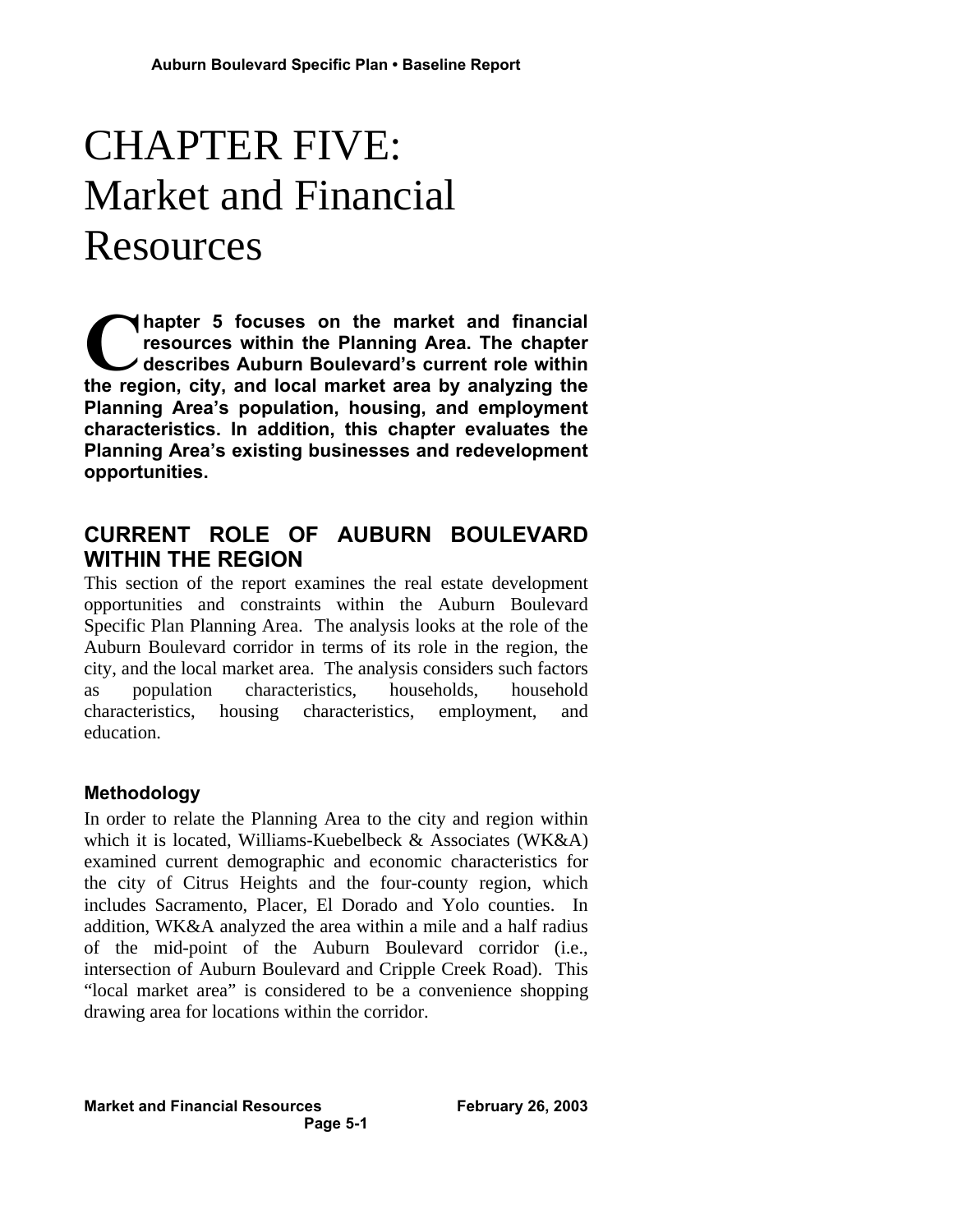Williams-Kuebelbeck & Associates, Inc. (WK&A) analyzed current demographic and economic information from Claritas (a nationally recognized demographic and economic research organization) for the three areas of analysis (region, city, local market area).

#### **Population and Characteristics**

Table 5-1 shows historic, current, and projected population from 1990 to 2007 for the three areas. The local market area has a current (2003) population of 37,560 people. Most of the local market area is part of the incorporated area of Citrus Heights, however, a small portion of the city of Roseville is included in the northern portion of the local market area. During the 1990s, the region grew significantly faster than the city and the local market area. During that period, the local market area's rate of increase exceeded the city's. Since the 2000 Census, both the city and local market area populations have decreased while the region's population has continued to grow. This situation is expected to continue over the next five years. Essentially, the city and the local market area are viewed as builtout areas, that should maintain a relative constant population over the next 5 to 10 years. On the other hand, the Auburn Boulevard corridor is a major arterial highway between southern Placer County and eastern Sacramento County, areas of very active growth in the region.

|                                                                                                                                                              | <b>Local Market</b><br>Area <sup>1</sup> | <b>POPULATION (1990 – 2007)</b><br><b>Local Market Area, Citrus Heights, and Sacramento Region</b><br><b>City of Citrus</b> | Sacramento          |  |  |
|--------------------------------------------------------------------------------------------------------------------------------------------------------------|------------------------------------------|-----------------------------------------------------------------------------------------------------------------------------|---------------------|--|--|
|                                                                                                                                                              |                                          |                                                                                                                             |                     |  |  |
|                                                                                                                                                              |                                          | <b>Heights</b>                                                                                                              | Region <sup>2</sup> |  |  |
| 1990 Census                                                                                                                                                  | 35,043                                   | 81,776                                                                                                                      | 1,481,126           |  |  |
| 2000 Census                                                                                                                                                  | 37,694                                   | 85,071                                                                                                                      | 1,796,857           |  |  |
| 2002 Estimate                                                                                                                                                | 37,563                                   | 84,846                                                                                                                      | 1,849,131           |  |  |
| 2007 Projection                                                                                                                                              | 37,408                                   | 84,564                                                                                                                      | 1,985,026           |  |  |
| <b>Percentage Growth</b>                                                                                                                                     |                                          |                                                                                                                             |                     |  |  |
| 1990-2000                                                                                                                                                    | 7.56%                                    | 4.03%                                                                                                                       | 21.32%              |  |  |
| 2000-2002                                                                                                                                                    | $-0.35%$                                 | $-0.26%$                                                                                                                    | 2.91%               |  |  |
| 2002-2007                                                                                                                                                    | $-0.41%$                                 | $-0.33%$                                                                                                                    | 7.35%               |  |  |
| Within a one and one half mile radius from Auburn Boulevard and Cripple<br><b>Creek</b><br>Round.                                                            |                                          |                                                                                                                             |                     |  |  |
| <sup>2</sup> Includes four counties: Sacramento, Placer, El Dorado, and Yolo<br>Source: U.S. Census; Claritas, Inc.; Williams Kuebelbeck & Associates, Inc., |                                          |                                                                                                                             |                     |  |  |

Source: U.S. Census; Claritas, Inc.; Williams Kuebelbeck & Associates, Inc., 2002

Table 5-2 shows comparisons of current (2002) age, race, sex, and per capita income for the three areas. The table shows the local

**Market and Financial Resources February 26, 2003 Page 5-2**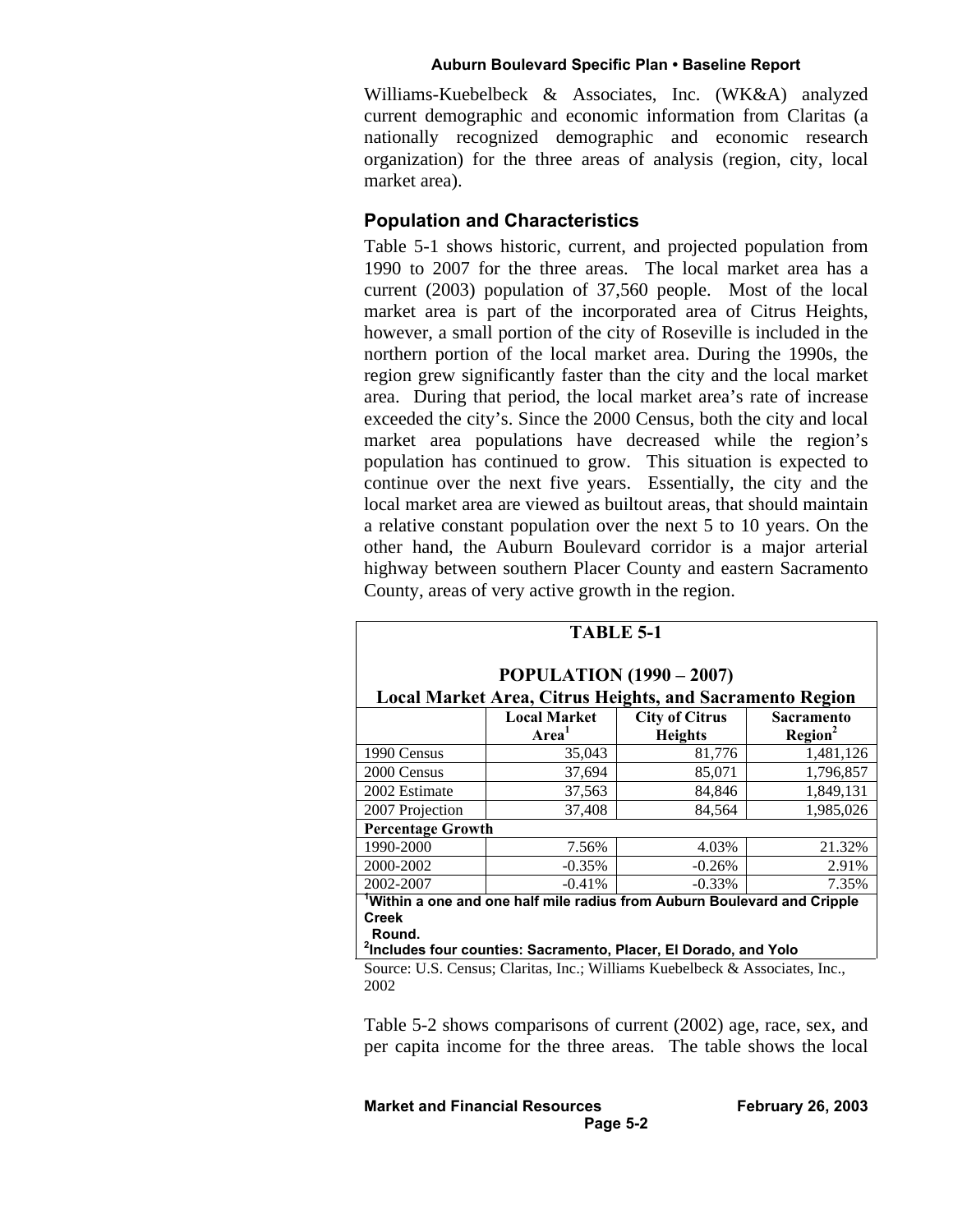market area's median age of about 35 years to be nearly the same

The local market area and city have a considerably greater proportion of white residents than the region.

The male-to-female ratio is fairly similar for all three comparison areas.

In terms of per capita income, the local market area and the region both have slightly higher per capita incomes than the city.

|                           | TABLE 5-2<br><b>POPULATION CHARACTERISTICS (2002)</b><br><b>Local Market Area, Citrus Heights, and Sacramento Region</b>                                |                                         |                                          |
|---------------------------|---------------------------------------------------------------------------------------------------------------------------------------------------------|-----------------------------------------|------------------------------------------|
|                           | <b>Local Market</b><br>Area <sup>1</sup>                                                                                                                | <b>City of Citrus</b><br><b>Heights</b> | <b>Sacramento</b><br>Region <sup>2</sup> |
| Median Age                | 34.62                                                                                                                                                   | 35.25                                   | 34.82                                    |
| <b>Population by Race</b> |                                                                                                                                                         |                                         |                                          |
| White                     | 85.6%                                                                                                                                                   | 83.9%                                   | 69.0%                                    |
| Non-White                 | 14.4%                                                                                                                                                   | 16.1%                                   | 31.0%                                    |
| <b>Sex</b>                |                                                                                                                                                         |                                         |                                          |
| Male                      | 48.4%                                                                                                                                                   | 48.3%                                   | 49.0%                                    |
| Female                    | 51.6%                                                                                                                                                   | 51.7%                                   | 51.0%                                    |
| Per Capita                |                                                                                                                                                         |                                         |                                          |
| Income                    | \$24,228                                                                                                                                                | \$23,245                                | \$24,817                                 |
| <b>Creek Road</b>         | Within a one and one half mile radius from Auburn Boulevard and Cripple<br><sup>2</sup> Includes four counties: Sacramento, Placer, El Dorado, and Yolo |                                         |                                          |

Source: U.S. Census; Claritas, Inc.; Williams-Kubelbeck & Associates, Inc., 2002

## **Households and Household Characteristics**

During the 1990s, the local market area's rate of increase in households exceeded the city's and this trend should continue over the next five years. The region's rate of increase in growth in households exceeded the local market area and city's over the 1990s and this trend should continue over the projection period (i.e, 2007). Household growth projections are shown in Table 5-3.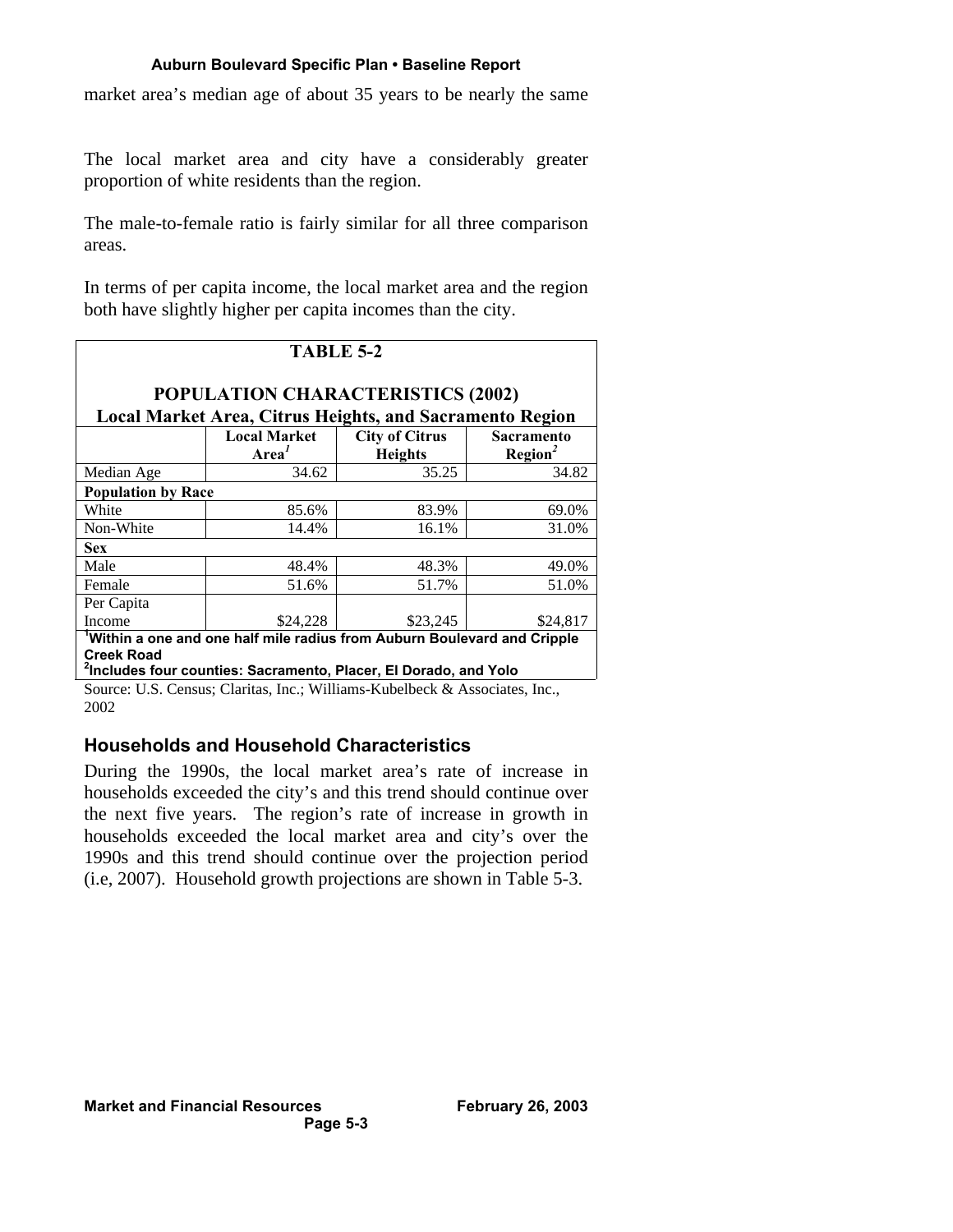| TABLE 5-3                                                                                                                     |                                                                         |                |                     |  |  |  |  |
|-------------------------------------------------------------------------------------------------------------------------------|-------------------------------------------------------------------------|----------------|---------------------|--|--|--|--|
| <b>HOUSEHOLDS (1990-2007)</b>                                                                                                 |                                                                         |                |                     |  |  |  |  |
| Local Market Area, Citrus Heights, and Sacramento Region<br><b>Local Market</b><br><b>City of Citrus</b><br><b>Sacramento</b> |                                                                         |                |                     |  |  |  |  |
|                                                                                                                               | Area <sup>1</sup>                                                       | <b>Heights</b> | Region <sup>2</sup> |  |  |  |  |
| 1990 Census                                                                                                                   | 12,898                                                                  | 31,403         | 556,456             |  |  |  |  |
| 2000 Census                                                                                                                   | 14,218                                                                  | 33,478         | 665,298             |  |  |  |  |
| 2002 Estimate                                                                                                                 | 14,259                                                                  | 33,583         | 683,492             |  |  |  |  |
| 2007 Projection                                                                                                               | 14,373                                                                  | 33,825         | 730,680             |  |  |  |  |
| <b>Percentage Growth</b>                                                                                                      |                                                                         |                |                     |  |  |  |  |
| 1990-2000                                                                                                                     | 10.23%                                                                  | 6.61%          | 19.56%              |  |  |  |  |
| 2000-2002                                                                                                                     | 0.29%                                                                   | 0.31%          | 2.73%               |  |  |  |  |
| 2002-2007                                                                                                                     | 0.80%                                                                   | 0.72%          | 6.90%               |  |  |  |  |
|                                                                                                                               | Within a one and one half mile radius from Auburn Boulevard and Cripple |                |                     |  |  |  |  |
| <b>Creek</b><br>Round.                                                                                                        |                                                                         |                |                     |  |  |  |  |

**2 Includes four counties: Sacramento, Placer, El Dorado, and Yolo**

Source: US Census; Claritas, Inc.; Williams Kuebelbeck & Associates, Inc., 2002

The region and local market areas mirror each other in average household size, household type, and median household income. The relationships between these comparison factors are essentially the same as for population characteristics. These comparisons are shown in Table 5-4.

|                                                                                      | <b>TABLE 5-4</b>                         |                                         |                                        |
|--------------------------------------------------------------------------------------|------------------------------------------|-----------------------------------------|----------------------------------------|
| <b>Local Market Area, Citrus Heights, and Sacramento Region</b>                      |                                          | <b>HOUSEHOLD CHARACTERISTICS (2002)</b> |                                        |
|                                                                                      | <b>Local Market</b><br>Area <sup>1</sup> | <b>City of Citrus</b><br><b>Heights</b> | <b>Sacramento</b><br>$\text{Region}^2$ |
| Average Household Size                                                               | 2.60                                     | 2.50                                    | 2.65                                   |
| <b>Household Types</b>                                                               |                                          |                                         |                                        |
| Family                                                                               | 67%                                      | 64%                                     | 67%                                    |
| Non-Family                                                                           | 33%                                      | 36%                                     | 33%                                    |
| Median Household Income                                                              | \$49,796                                 | \$49,040                                | \$51,550                               |
| <sup>1</sup> Within a one and one half mile radius from Auburn Boulevard and Cripple |                                          |                                         |                                        |

**Creek Round.**

**2 Includes four counties: Sacramento, Placer, El Dorado, and Yolo**

Source: US Census; Claritas, Inc.; Williams Kuebelbeck & Associates, Inc., 2002

## **Housing and Housing Characteristics**

Table 5-5 shows the key housing characteristic within the Planning Area. The local market area is more comparable to the region than to the city in housing tenure. The city has a considerably larger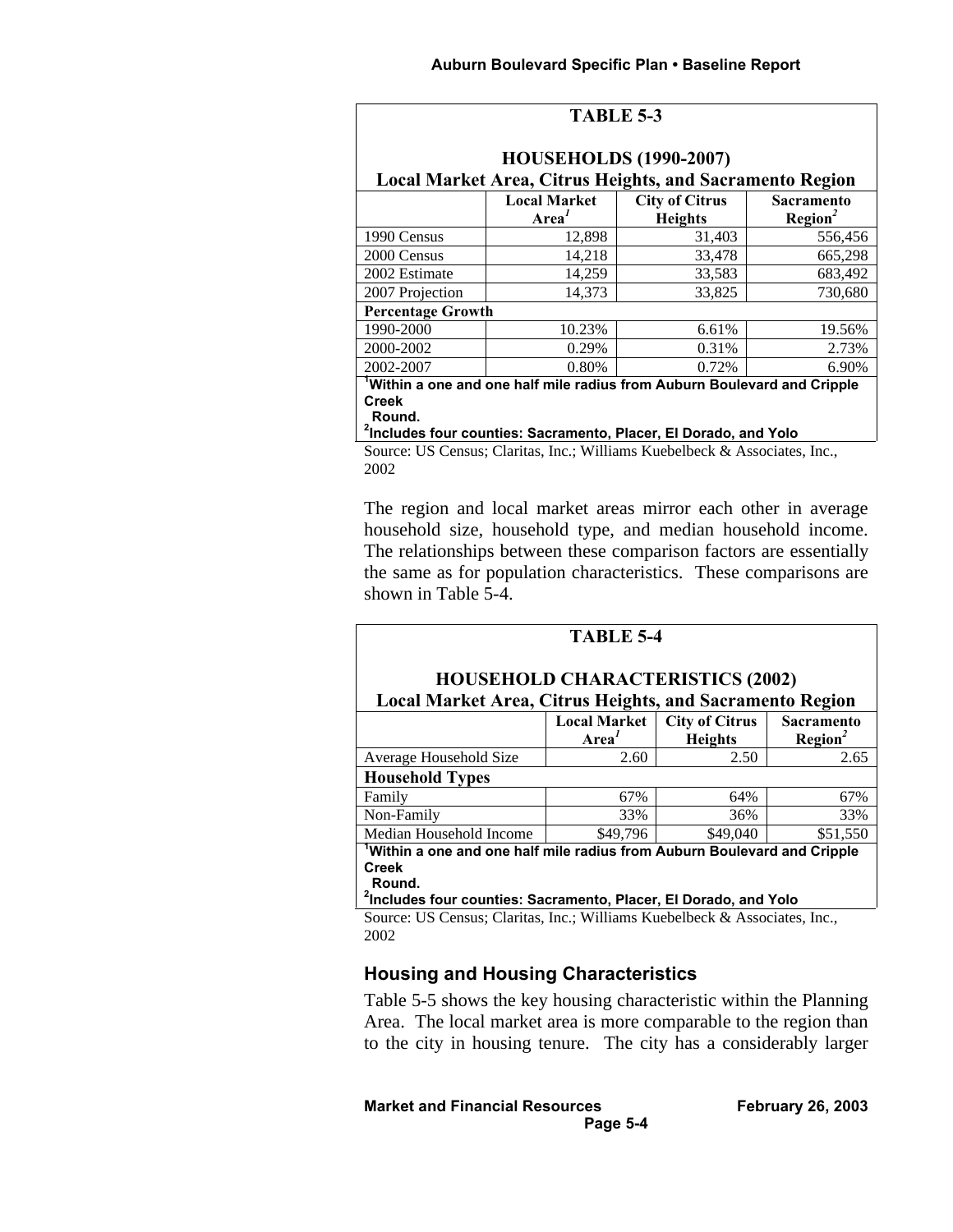proportion of renter occupied homes (about 43 percent) than the region and local market area (both at about 38 percent).

The region has a considerably higher median owner-occupied housing value than the city and the local market area. This relationship is reflective of the middle-class character of both the city and the local market area.

|                                                                                                            | <b>TABLE 5-5</b>    |                       |                   |  |  |  |
|------------------------------------------------------------------------------------------------------------|---------------------|-----------------------|-------------------|--|--|--|
|                                                                                                            |                     |                       |                   |  |  |  |
| <b>HOUSEHOLD CHARACTERISTICS (2002)</b><br><b>Local Market Area, Citrus Heights, and Sacramento Region</b> |                     |                       |                   |  |  |  |
|                                                                                                            | <b>Local Market</b> | <b>City of Citrus</b> | <b>Sacramento</b> |  |  |  |
|                                                                                                            | Area <sup>1</sup>   | <b>Heights</b>        | $\text{Region}^2$ |  |  |  |
| <b>Tenure</b>                                                                                              |                     |                       |                   |  |  |  |
| Number                                                                                                     | 14,259              | 33,583                | 683492            |  |  |  |
| <b>Owner Occupied</b>                                                                                      | 62.0%               | 57.1%                 | 61.5%             |  |  |  |
| <b>Renter Occupied</b>                                                                                     | 38.0%               | 42.9%                 | 38.5%             |  |  |  |
| <b>Median Owner Occupied</b>                                                                               |                     |                       |                   |  |  |  |
| <b>Housing Value</b>                                                                                       | \$146,784           | \$153,470             | \$179,517         |  |  |  |
| <b>Housing Units by Unit in Structure</b>                                                                  |                     |                       |                   |  |  |  |
| 1 Unit Detached                                                                                            | 65.8%               | 53.6%                 | 64.7%             |  |  |  |
| 1 Unit Attached                                                                                            | 6.8%                | 11.1%                 | 6.3%              |  |  |  |
| 2 Units                                                                                                    | 2.4%                | 2.2%                  | 2.3%              |  |  |  |
| 3 to 19 Units                                                                                              | 11.8%               | 17.3%                 | 13.3%             |  |  |  |
| 20 Units or More                                                                                           | 3.6%                | 5.0%                  | 4.8%              |  |  |  |
| Mobile Home or Trailers                                                                                    | 0.5%                | 0.7%                  | 0.8%              |  |  |  |
| Other                                                                                                      | 9.1%                | 10.1%                 | 7.8%              |  |  |  |
| <b>Housing Units by Year Built</b>                                                                         |                     |                       |                   |  |  |  |
| Built 1989 to Present                                                                                      | 12.0%               | 10.1%                 | 21.5%             |  |  |  |
| Built 1980 to 1988                                                                                         | 30.1%               | 26.0%                 | 20.2%             |  |  |  |
| Built 1970 to 1979                                                                                         | 25.3%               | 39.0%                 | 21.3%             |  |  |  |
| Built Prior to 1970                                                                                        | 32.6%               | 24.9%                 | 37.0%             |  |  |  |
| <b>Owner Occupied Housing Values</b>                                                                       |                     |                       |                   |  |  |  |
| Under \$100,000                                                                                            | 13.4%               | 10.6%                 | 12.4%             |  |  |  |
| \$100,000-\$149,999                                                                                        | 39.1%               | 36.8%                 | 23.6%             |  |  |  |
| \$150,000-199,999                                                                                          | 29.8%               | 36.5%                 | 23.8%             |  |  |  |
| \$200,000-\$299,000                                                                                        | 12.4%               | 14.5%                 | 24.8%             |  |  |  |
| \$300,000 & over                                                                                           | 5.3%                | 1.6%                  | 15.4%             |  |  |  |
| <sup>1</sup> Within a one and one half mile radius from Auburn Boulevard and Cripple                       |                     |                       |                   |  |  |  |
| <b>Creek</b>                                                                                               |                     |                       |                   |  |  |  |
| Round.                                                                                                     |                     |                       |                   |  |  |  |
| <sup>2</sup> Includes four counties: Sacramento, Placer, El Dorado, and Yolo.                              |                     |                       |                   |  |  |  |

**2 Includes four counties: Sacramento, Placer, El Dorado, and Yolo.**

Source: US Census; Claritas, Inc.; Williams Kuebelbeck & Associates, Inc., 2002

In the local market area almost 73 percent of the housing units consists of detached and attached single family residences. This ratio is slightly higher than the region at 71 percent and significantly higher than the city at about 65 percent. Conversely, the local market area has a significantly smaller proportion of its

**Market and Financial Resources February 26, 2003**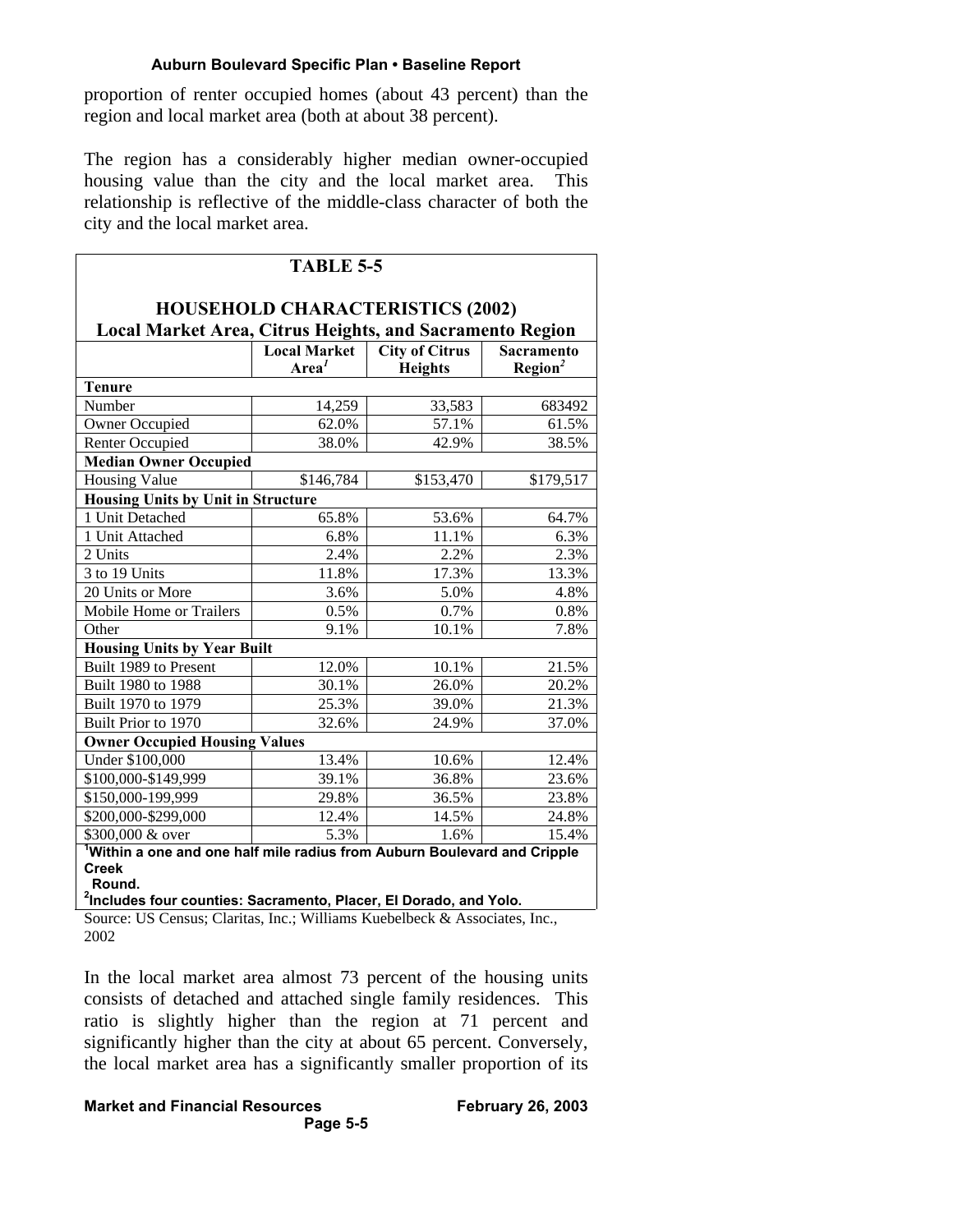housing in multi-family residences, at about 18 percent, compared to the city at 24.5 percent and the region at about 20 percent.

About two-thirds of the city's housing was built between 1970- 1988. However, only one-third of the local market area's homes were in place in 1970. The region had proportionately more houses in place in 1970 than the city and local market area, had less development from 1970-1988, and had more than double its proportionate build out over the city and local market area since 1989 to the present. These numbers illustrate once again that the city and local market area have been largely built out in recent years.

As noted above, the local market area has a lower median owneroccupied housing value, at \$146,784, than the region or the city. The housing value relationships are illustrated in Table 5-5. It is noteworthy that the local market area has 52.5 percent of its owner-occupied homes valued under \$150,000 compared with 47.4 percent for the city and 36 percent for the region. Conversely, the region has a far larger proportion of its homes over \$300,000 in value.

## **Employment**

Table 5-6 shows employment characteristics for residents of the three analysis areas. It should be noted that the employment figures are for residents of each area and not total employment within each area.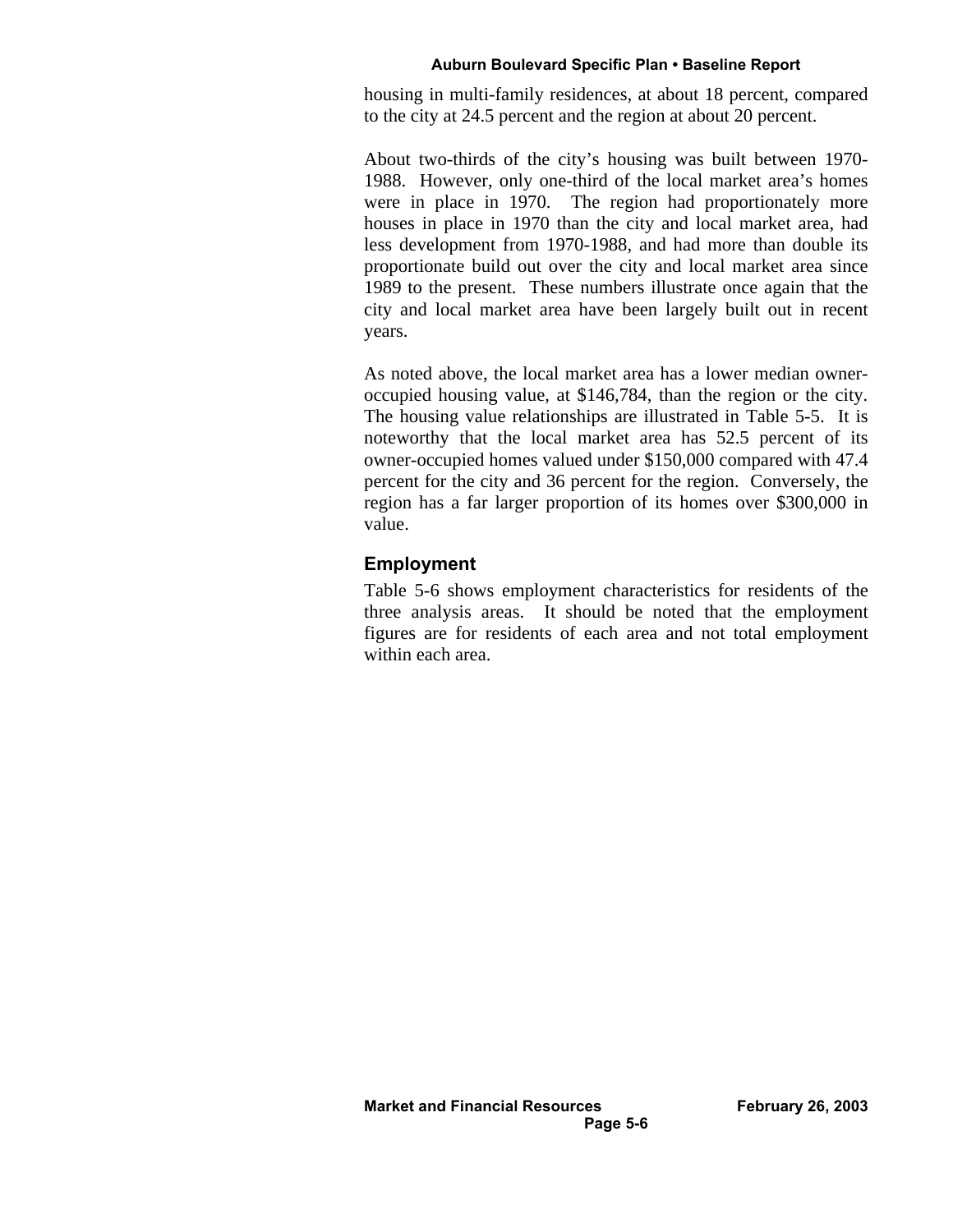|                                                                                      | <b>TABLE 5-6</b>                            |                                            |                                   |  |  |  |
|--------------------------------------------------------------------------------------|---------------------------------------------|--------------------------------------------|-----------------------------------|--|--|--|
| <b>EMPLOYMENT (2002)</b><br>Local Market Area, Citrus Heights, and Sacramento Region |                                             |                                            |                                   |  |  |  |
|                                                                                      | Local<br><b>Market</b><br>Area <sup>1</sup> | City of<br><b>Citrus</b><br><b>Heights</b> | Sacramento<br>Region <sup>2</sup> |  |  |  |
| <b>Families by Number of Workers</b>                                                 |                                             |                                            |                                   |  |  |  |
| Number                                                                               | 9,613                                       | 21,515                                     | 455,057                           |  |  |  |
| No Workers                                                                           | 11.0%                                       | 11.9%                                      | 13.4%                             |  |  |  |
| 1 Worker                                                                             | 27.0%                                       | 27.0%                                      | 28.1%                             |  |  |  |
| 2 Workers                                                                            | 50.5%                                       | 49.2%                                      | 47.6%                             |  |  |  |
| 3+ Workers                                                                           | 11.5%                                       | 11.9%                                      | 10.9%                             |  |  |  |
| <b>Employed – Population Aged 16+ by Occupation</b>                                  |                                             |                                            |                                   |  |  |  |
| Number                                                                               | 19,522                                      | 44,884                                     | 876,035                           |  |  |  |
| Managerial and Professional                                                          |                                             |                                            |                                   |  |  |  |
| Specialty                                                                            | 25.4%                                       | 26.1%                                      | 29.6%                             |  |  |  |
| Technical, Sales, and                                                                |                                             |                                            |                                   |  |  |  |
| <b>Administrative Support</b>                                                        | 36.2%                                       | 27.5%                                      | 35.0%                             |  |  |  |
| Service                                                                              | 11.8%                                       | 12.4%                                      | 12.6%                             |  |  |  |
| Farming, Forestry, & Fishing                                                         | 1.0%                                        | 1.0%                                       | 1.9%                              |  |  |  |
| Precision, Production, Craft,                                                        |                                             |                                            |                                   |  |  |  |
| Repair                                                                               | 15.3%                                       | 13.2%                                      | 10.6%                             |  |  |  |
| Operators, Fabricators, &                                                            |                                             |                                            |                                   |  |  |  |
| Laborers                                                                             | 10.3%                                       | 19.8%                                      | 10.3%                             |  |  |  |
| <sup>1</sup> Within a one and one half mile radius from Auburn Boulevard and Cripple |                                             |                                            |                                   |  |  |  |
| <b>Creek</b><br>Round.                                                               |                                             |                                            |                                   |  |  |  |
| <sup>2</sup> Includes four counties: Sacramento, Placer, El Dorado, and Yolo.        |                                             |                                            |                                   |  |  |  |

**2 Includes four counties: Sacramento, Placer, El Dorado, and Yolo.**

Source: US Census; Claritas, Inc.; Williams Kuebelbeck & Associates, Inc., 2002

The table shows little variance between the analysis areas in terms of the proportion of multiple workers by family from 58.5 percent for the region to 62 percent for the local market area.

The occupations of employed residents show that a larger proportion of city and local market area residents are employed in technical, sales and administrative support categories and precision, production, craft and repair than residents of the region. On the other hand, a larger proportion of region employees are in managerial and professional specialty than in the city and local market area.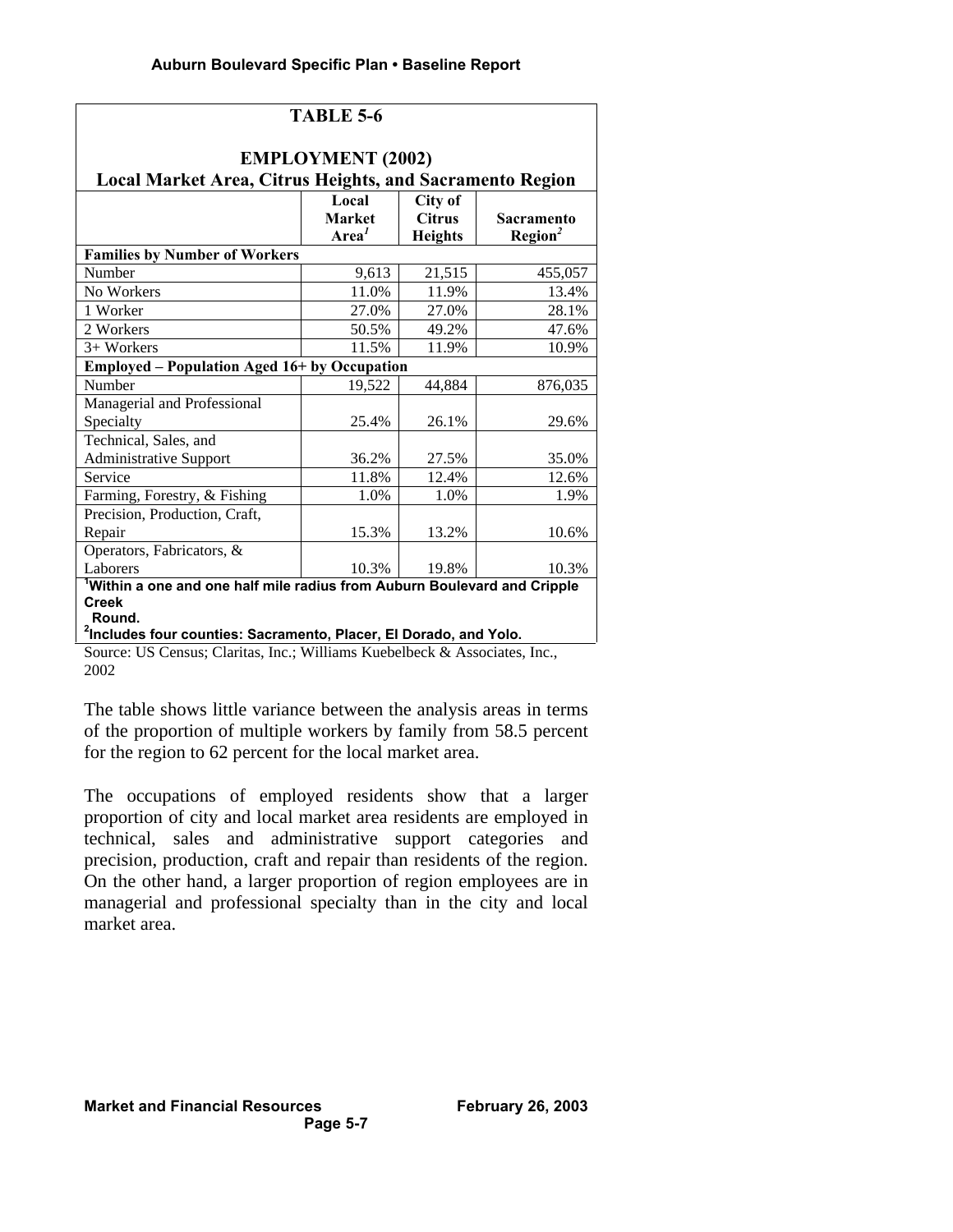#### **Education**

Table 5-7 shows educational attainment for residents aged 25 years or more. The local market area and city had a larger proportion of their population with high school diplomas while the reverse existed with the region, having proportionately more residents (about one-third) with associate, bachelor, or advanced degrees.

|                                                                                                             | <b>TABLE 5-7</b>  |                |                     |  |  |  |  |
|-------------------------------------------------------------------------------------------------------------|-------------------|----------------|---------------------|--|--|--|--|
| <b>EDUCATION (2002)</b>                                                                                     |                   |                |                     |  |  |  |  |
| <b>Local Market Area, Citrus Heights, and Sacramento Region</b>                                             |                   |                |                     |  |  |  |  |
| <b>Local Market</b><br><b>City of Citrus</b><br><b>Sacramento</b>                                           |                   |                |                     |  |  |  |  |
|                                                                                                             | Area <sup>1</sup> | <b>Heights</b> | Region <sup>2</sup> |  |  |  |  |
| <b>Population Age 25+ Educational Attainment</b>                                                            |                   |                |                     |  |  |  |  |
| Number                                                                                                      | 23,997            | 54,767         | 1,167,448           |  |  |  |  |
| Less Than 9 <sup>th</sup> Grade                                                                             | 3.7%              | 3.4%           | 5.9%                |  |  |  |  |
| Some High School, No                                                                                        |                   |                |                     |  |  |  |  |
| Diploma                                                                                                     | 10.3%             | 10.8%          | 10.6%               |  |  |  |  |
| High School Graduate                                                                                        |                   |                |                     |  |  |  |  |
| (or GED)                                                                                                    | 28.5%             | 27.0%          | 24.2%               |  |  |  |  |
| Some College, No                                                                                            |                   |                |                     |  |  |  |  |
| Degree                                                                                                      | 30.6%             | 30.1%          | 25.7%               |  |  |  |  |
| <b>Associate Degree</b>                                                                                     | 9.7%              | 10.2%          | 9.4%                |  |  |  |  |
| <b>Bachelors Degree</b>                                                                                     | 12.6%             | 13.6%          | 16.6%               |  |  |  |  |
| Graduate or                                                                                                 |                   |                |                     |  |  |  |  |
| Professional Degree                                                                                         | 4.6%              | 4.9%           | 7.6%                |  |  |  |  |
| Within a one and one half mile radius from Auburn Boulevard and                                             |                   |                |                     |  |  |  |  |
| <b>Cripple Creek Road.</b><br><sup>2</sup> Includes four counties: Sacramento, Placer, El Dorado, and Yolo. |                   |                |                     |  |  |  |  |

Source: US Census; Claritas, Inc.; Williams Kuebelbeck & Associates, Inc., 2002

# **EXISTING BUSINESSES AND REDEVELOPMENT OPPORTUNITIES**

This section presents an evaluation of existing businesses and assesses potential opportunities for redevelopment of the Planning Area.

## **Methodology**

WK&A reviewed business license data on Auburn Boulevard within the Planning Area. The database included 145 licenses. WK&A conducted a windshield survey of all businesses along the Planning Area corridor.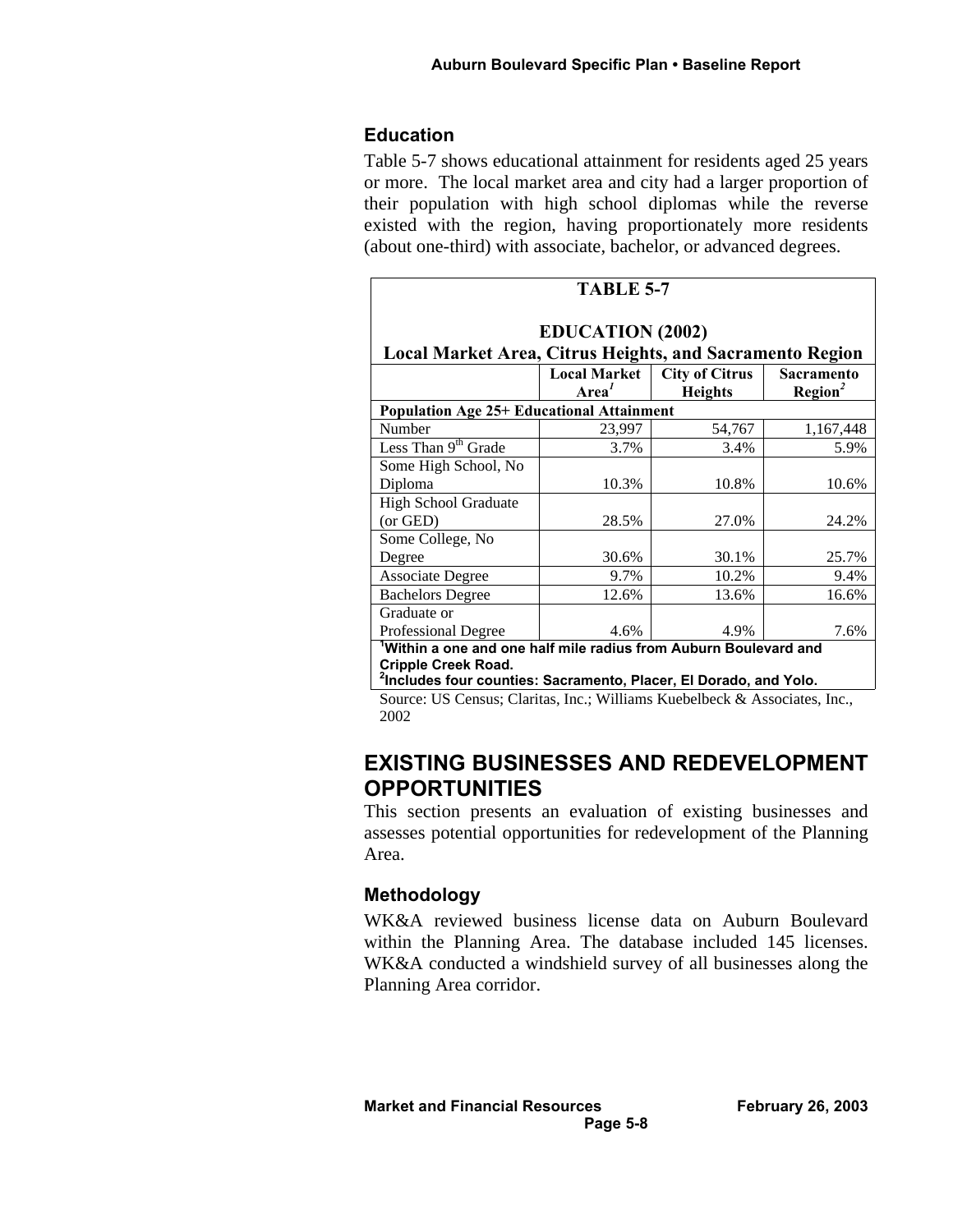As part of the survey, WK&A summarized the Standard Industrial Classification (SIC) categories for each of the business license holders. A breakdown of Existing businesses fall into the following general SIC categories:

#### **Percent of Total Business Licenses**

| <b>Personal and Business Services</b> | 60%  |
|---------------------------------------|------|
| Retail Establishments                 | 23%  |
| <b>Automotive Repair and Services</b> | 10%  |
| <b>Amusement and Recreation</b>       | 3%   |
| Others                                | 4%   |
| Total                                 | 100% |

The businesses under Personal and Business Services included an eclectic mix. This type of business generally consists of local resident-serving commercial and uses small spaces on major arterials in generally lower-rent areas.

In order to assess the potential for retail development in the Planning Area. WK&A obtained current information from Claritas for major retail categories. This information provided actual 2001 retail sales, both taxable and non-taxable, by business category in the three analysis areas.

WK&A conducted an initial assessment of buying power potential that became part of the preliminary retail sales leakage analysis. This type of analysis is a simple assessment that compares potential buying power to actual sales for the city and the local market area. For this type of analysis the region is used as a baseline for comparison, where per capita sales potential is determined from the region's experience. This potential is then related to the actual experience of the analysis areas which, in this case are the city and the local market area. If a retail category shows actual sales less than potential sales, then it can be concluded that there is demand created by the residents of the area being served which is not being captured by stores in that area. Hence, the leakage indicates lost potential which might be recaptured by new stores or more effective marketing of existing stores in the area. If a surplus shows in the analysis, this demonstrates that these stores obtain more than their potential and thereby attract customers from outside the area. Table 5-8 presents the preliminary retail sales leakage analysis for the Planning Area.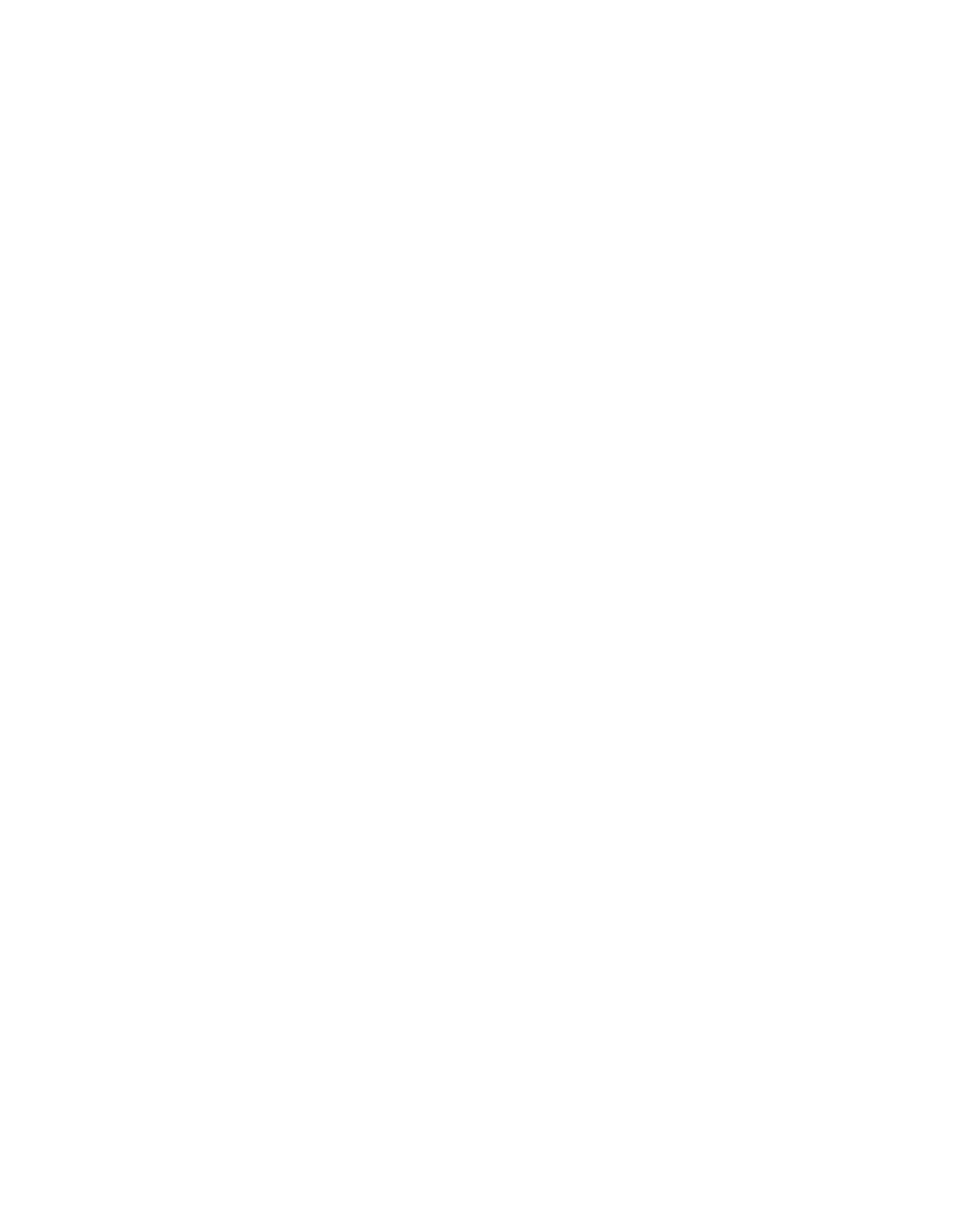| <b>TABLE 5-8</b>                                                                                                                                                                 |                         |               |                               |                                |                                     |         |               |                                            |                            |  |
|----------------------------------------------------------------------------------------------------------------------------------------------------------------------------------|-------------------------|---------------|-------------------------------|--------------------------------|-------------------------------------|---------|---------------|--------------------------------------------|----------------------------|--|
|                                                                                                                                                                                  |                         |               |                               |                                |                                     |         |               |                                            |                            |  |
| PRELIMINARY RETAIL SALES LEAKAGE ANALYSIS, LOCAL MARKET AREA                                                                                                                     |                         |               |                               |                                |                                     |         |               |                                            |                            |  |
| Auburn Boulevard Specific Plan Project Area                                                                                                                                      |                         |               |                               |                                |                                     |         |               |                                            |                            |  |
|                                                                                                                                                                                  |                         |               | <b>City of Citrus Heights</b> |                                | <b>Local Market Area</b>            |         |               | <b>Business</b>                            |                            |  |
|                                                                                                                                                                                  |                         |               | Leakage or Percentage         |                                |                                     |         |               | <b>Leakage or Percentage</b><br>Categories |                            |  |
|                                                                                                                                                                                  | <b>Per Capita Sales</b> |               | Leakage                       |                                | <b>Per Capita Sales</b>             |         |               | Leakage                                    | with Potential             |  |
| <b>Business</b>                                                                                                                                                                  |                         |               |                               |                                |                                     |         |               | <b>Or</b>                                  | for Local<br><b>Market</b> |  |
| <b>Classifications</b>                                                                                                                                                           | Potential <sup>1</sup>  | <b>Actual</b> | $(Surplus)^2$                 | <sub>or</sub><br>$(Surplus)^2$ | Potential <sup><math>I</math></sup> | Actual  | $(Surplus)^2$ | $(Surplus)^2$                              | Area                       |  |
| Building                                                                                                                                                                         |                         |               |                               |                                |                                     |         |               |                                            |                            |  |
| Materials/                                                                                                                                                                       |                         |               |                               |                                |                                     |         |               |                                            |                            |  |
| Garden                                                                                                                                                                           |                         |               |                               |                                |                                     |         |               |                                            |                            |  |
| Supplies/Mobile                                                                                                                                                                  |                         |               |                               | $(2.9\%)$                      |                                     |         |               | 65.5%                                      |                            |  |
| Homes                                                                                                                                                                            | \$1,003                 | \$1,032       | $(\$29)$                      | Surplus                        | \$1,018                             | 351     | 667           | Leakage                                    | Yes                        |  |
| General                                                                                                                                                                          |                         |               |                               | $(187.7\%)$                    |                                     |         |               | 58.4%                                      |                            |  |
| Merchandise                                                                                                                                                                      | 700                     | 2,014         | (1,314)                       | Surplus                        | 711                                 | 296     | 415           | Leakage                                    | No                         |  |
|                                                                                                                                                                                  |                         |               |                               | 10.6%                          |                                     |         |               | 43.4 Leakage                               |                            |  |
| <b>Food Stores</b>                                                                                                                                                               | 1,858                   | 1,661         | 197                           | Leakage                        | 1,887                               | 1,068   | 819           |                                            | Yes                        |  |
| Auto Dealers &                                                                                                                                                                   |                         |               |                               |                                |                                     |         |               |                                            |                            |  |
| Service<br>Gas                                                                                                                                                                   |                         |               |                               | 40.2%                          |                                     |         |               | 58.8 Leakage                               |                            |  |
| <b>Stations</b>                                                                                                                                                                  | 3,104                   | 1,857         | 1,247                         | Leakage                        | 3.152                               | 1,299   | 1,853         |                                            | Yes                        |  |
| $\&$<br>Apparel                                                                                                                                                                  |                         |               |                               |                                |                                     |         |               |                                            |                            |  |
| <b>Accessory Stores</b>                                                                                                                                                          |                         |               |                               | $(130.1\%)$                    |                                     |         |               | 16.5%                                      |                            |  |
| Home Furniture/                                                                                                                                                                  | 226                     | 520           | (294)                         | Surplus                        | 230                                 | 192     | 38            | Leakage                                    | N <sub>o</sub>             |  |
| Furnishings/                                                                                                                                                                     |                         |               |                               |                                |                                     |         |               |                                            |                            |  |
| Equipment                                                                                                                                                                        |                         |               |                               | 21.0%                          |                                     |         |               | 62.6%                                      |                            |  |
|                                                                                                                                                                                  | 2,024                   | 1,599         | 425                           | Leakage                        | 2,056                               | 769     | 1,287         | Leakage                                    | Yes                        |  |
| $\&$<br>Eating                                                                                                                                                                   |                         |               |                               | $(31.8\%)$                     |                                     |         |               | 31.4%                                      |                            |  |
| <b>Drinking Places</b>                                                                                                                                                           | 1,303                   | 1,718         | (415)                         | Surplus                        | 1,323                               | 908     | 415           | Leakage                                    | Yes                        |  |
| Miscellaneous                                                                                                                                                                    |                         |               |                               | $(53.4\%)$                     |                                     |         |               | 36.2%                                      |                            |  |
| Retail                                                                                                                                                                           | 1,298                   | 1,991         | (693)                         | Surplus                        | 1,318                               | 841     | 477           | Leakage                                    | N <sub>o</sub>             |  |
|                                                                                                                                                                                  |                         |               |                               | $(7.6\%)$                      |                                     |         |               | 51.1%                                      |                            |  |
| <b>TOTAL</b>                                                                                                                                                                     | \$11,516                | \$12,392      | (S876)                        | <b>Surplus</b>                 | \$11,695                            | \$5,724 | \$5,971       | Leakage                                    |                            |  |
| <sup>1</sup> Potential per capitia retail sales equal to per capitia retail sales in Four County Sacramento Region adjusted for income differential (median household income) in |                         |               |                               |                                |                                     |         |               |                                            |                            |  |

the city and the local market area.

<sup>2</sup>Leakage means area stores lose a portion of potential resident sales. Surplus means area stores attract sales greater than potential resident sales.

Source: Claritas, Inc.; Williams Kuebelbeck & Associates, Inc., 2002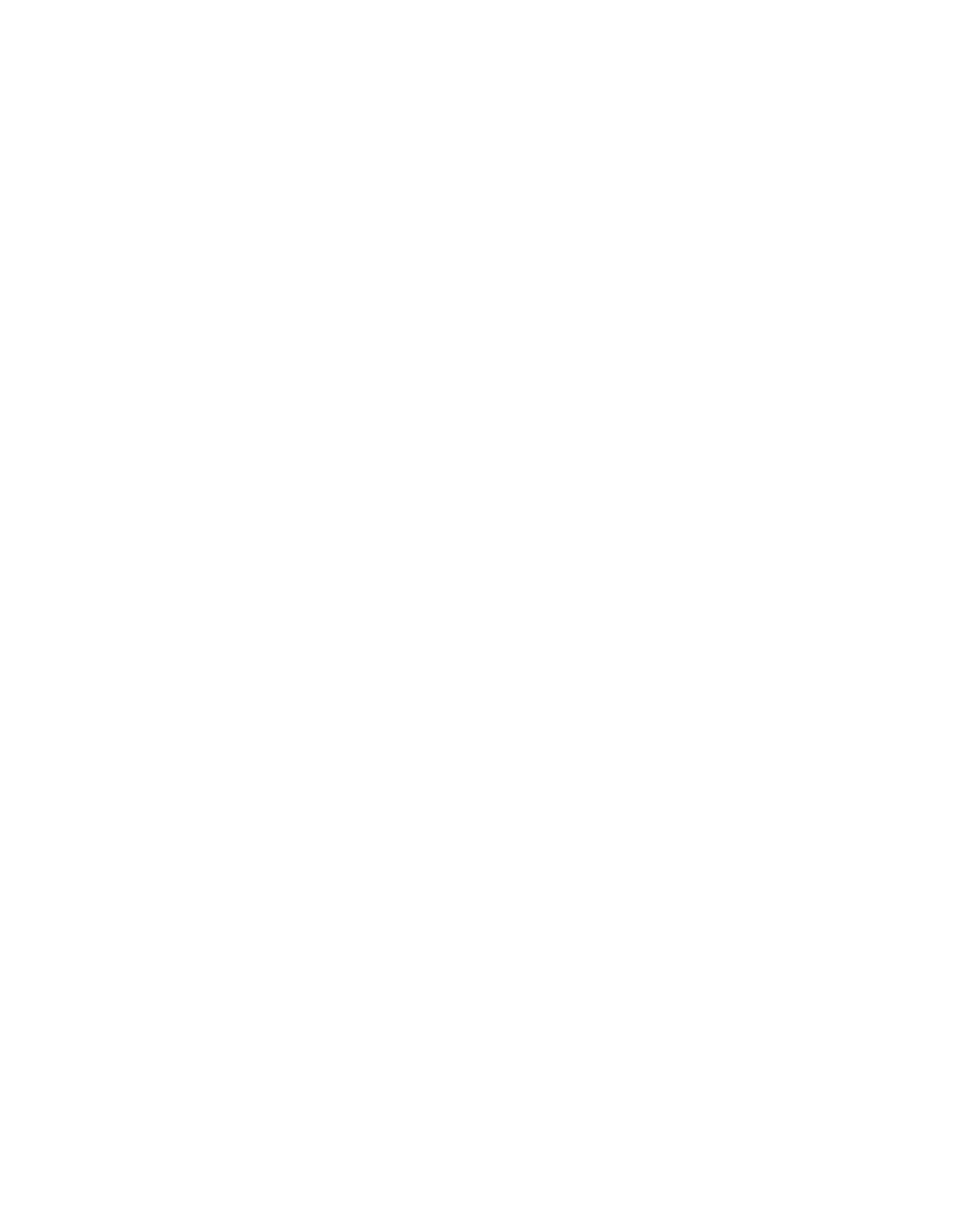It may be noted that leakage assessment is shown for both the city and the local market area. In Table 5-9, WK&A conducted a secondary analysis of Planning Area retail potential using population serving standards. The assessment shown in Table 5-8 is to determine which retail categories show promise and, hence, are evaluated further in Table 5-9.

The results of the preliminary leakage analysis show that the city is a strong retail center, which enjoys an overall surplus in retail sales. On the other hand, the local market area loses about onehalf of its potential sales to stores outside the area. Based upon this preliminary analysis, WK&A then determined which retail categories seem reasonable to evaluate further, the categories where there seemed to be potential for the local market area, marked yes on Table 5-8.

An additional method for determining the need for stores in the Planning Area is by using population service standards. In this case, the current ratio for the region is compared to the actual number of businesses in the local market area to determine whether the local market area stores are equivalent to the regional baseline. This approach is simplistic but serves as a check for the leakage analysis. The business classes previously identified as having potential in the leakage analysis are the only classifications examined in this approach. Table 5-9 presents this analysis.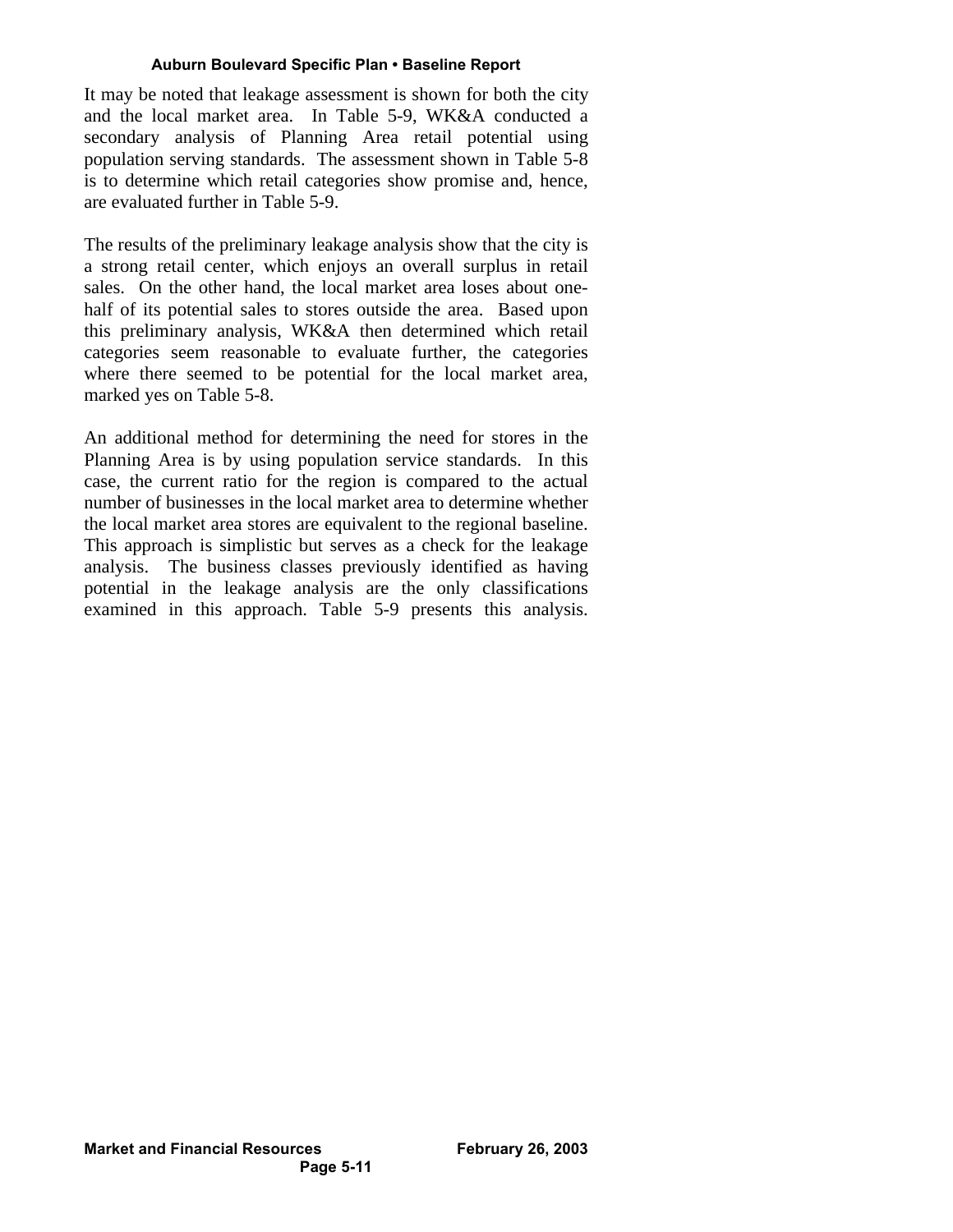|                                                                                                            |                                                 |                                                                             | TABLE 5-9                                                    |                                                                     |                                                                                              |                                                                                                           |  |
|------------------------------------------------------------------------------------------------------------|-------------------------------------------------|-----------------------------------------------------------------------------|--------------------------------------------------------------|---------------------------------------------------------------------|----------------------------------------------------------------------------------------------|-----------------------------------------------------------------------------------------------------------|--|
| <b>LOCAL MARKET AREA BUSINESS REQUIREMENT BASED UPON REGIONAL</b>                                          |                                                 |                                                                             |                                                              | POPULATION SERVICE STANDARDS, 2001                                  |                                                                                              |                                                                                                           |  |
| <b>Auburn Boulevard Specific Plan Project Area</b><br><b>Local Market Area</b><br><b>Sacramento Region</b> |                                                 |                                                                             |                                                              |                                                                     |                                                                                              |                                                                                                           |  |
| <b>Business Classifications</b>                                                                            | <b>No. of Business</b><br><b>Units Existing</b> | <b>Units Per</b><br><b>Thousand</b><br>Population<br>(Regional<br>Standard) | No. of<br><b>Business</b><br><b>Units</b><br><b>Existing</b> | Units per<br><b>Thousand</b><br>Population<br>(Actual<br>Situation) | <b>Units Required</b><br><b>Based Upon</b><br><b>Regional Standard</b><br>37,563 Population) | <b>Business</b><br>Requiring<br><b>Expansion</b> in<br><b>The Local</b><br>market area<br>(Level of Need) |  |
| <b>Building Materials/Garden Supplies/Mobile Homes</b>                                                     |                                                 |                                                                             |                                                              |                                                                     |                                                                                              |                                                                                                           |  |
| Lumber & Bldg. Materials                                                                                   | 409                                             | 0.021                                                                       | 2                                                            | 0.050                                                               | 8                                                                                            | Significant                                                                                               |  |
| Hardware Stores                                                                                            | 71                                              | 0.038                                                                       |                                                              | 0.030                                                               |                                                                                              | Neutral                                                                                                   |  |
| Nurseries & Garden<br>Supply<br><b>Stores</b><br><b>Food Stores</b>                                        | 181                                             | 0.098                                                                       | $\overline{c}$                                               | 0.050                                                               | $\overline{4}$                                                                               | Significant                                                                                               |  |
| <b>Grocery Stores</b>                                                                                      | 714                                             | 0.386                                                                       | 10                                                           | 0.270                                                               | 14                                                                                           | Moderate                                                                                                  |  |
| <b>Auto Dealers &amp; Gas Service Stations</b>                                                             |                                                 |                                                                             |                                                              |                                                                     |                                                                                              |                                                                                                           |  |
| <b>Gasoline Service Stations</b>                                                                           | 299                                             | 0.162                                                                       | 7                                                            | 0.190                                                               | 6                                                                                            | Neutral                                                                                                   |  |
| Home Furniture/Furnishing/Equipment                                                                        |                                                 |                                                                             |                                                              |                                                                     |                                                                                              |                                                                                                           |  |
| Home<br>Furnishing<br>Furniture,<br><b>Stores</b>                                                          | 681                                             | 0.368                                                                       | 11                                                           | 0.290                                                               | 14                                                                                           | Moderate                                                                                                  |  |
| <b>Eating &amp; Drinking Places</b>                                                                        |                                                 |                                                                             |                                                              |                                                                     |                                                                                              |                                                                                                           |  |
| <b>Eating Places</b>                                                                                       | 3.178                                           | 1.719                                                                       | 49                                                           | 1.300                                                               | 65                                                                                           | Moderate                                                                                                  |  |
| <b>Miscellaneous Retail</b>                                                                                |                                                 |                                                                             |                                                              |                                                                     |                                                                                              |                                                                                                           |  |
| Drug Stores                                                                                                | 174                                             | 0.096                                                                       | 3                                                            | 0.080                                                               | $\overline{4}$                                                                               | Moderate                                                                                                  |  |
| Sporting Goods/ Bicycle Stores                                                                             | 423                                             | 0.229                                                                       | 3                                                            | 0.080                                                               | 9                                                                                            | Significant                                                                                               |  |

Source: Claritas, Inc.; Williams Kuebelbeck & Associates, Inc., 2002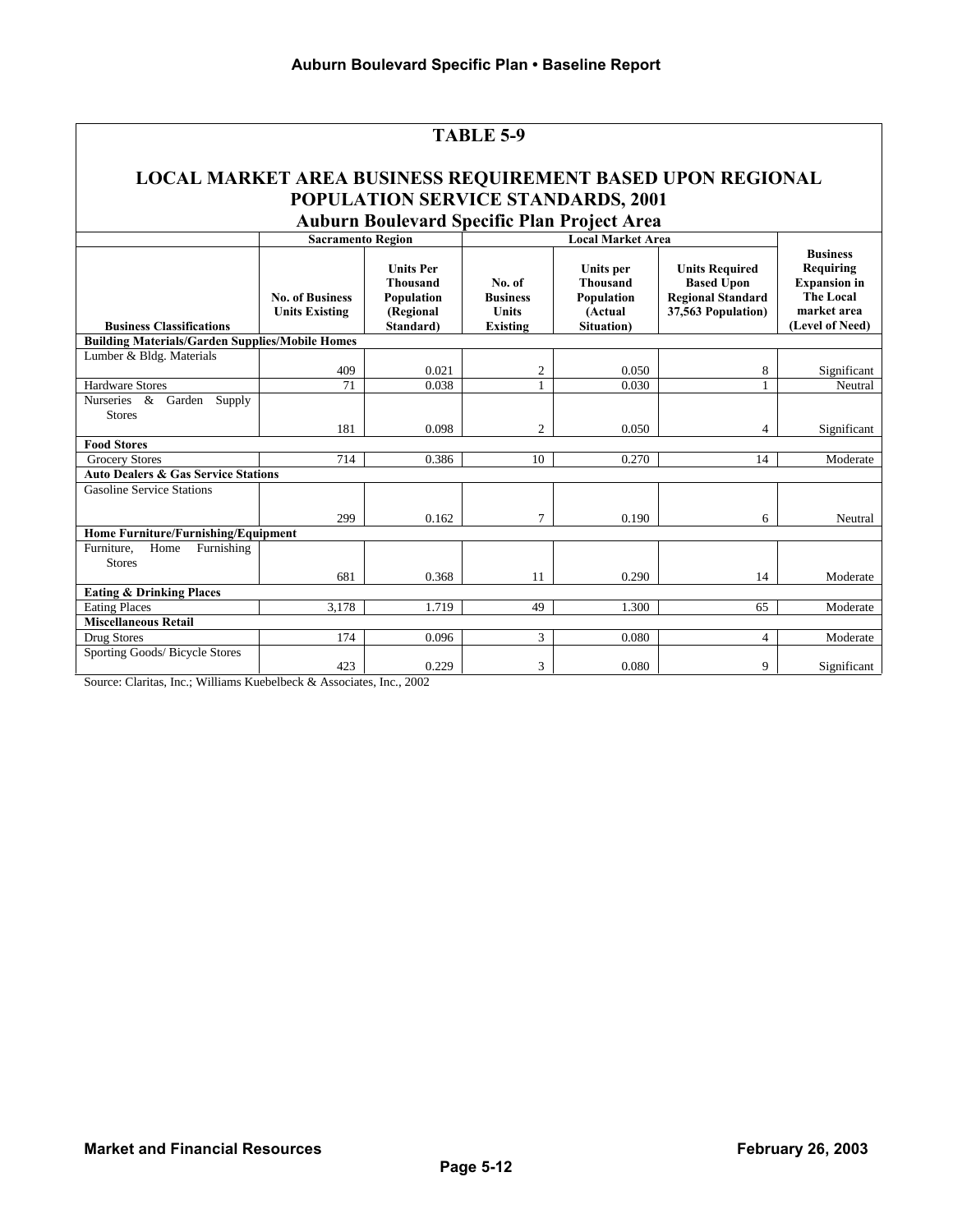As shown in Table 5-9, there are significant locational advantages in the Planning Area for the following types of businesses:

- Lumber and building materials stores;
- Nurseries and garden supply stores; and
- ß Sporting goods/bicycle stores.

There are moderate locational advantages in the Planning Area for the following types of businesses:

- Grocery stores;
- Furniture and home furnishing stores;
- Eating places; and
- Drug stores.

# **Potential Market Opportunities**

The Auburn Boulevard Specific Plan corridor generally has locational and market support that suggests greater opportunity than currently reflected in existing vacancies and tenant mix.

The corridor is located as a highly-visible, high-volume traffic corridor that suggests support for convenience shopping such as drugs, food, sundries and personal services. In addition to the "drive-by market", the area is assumed to a nearby local market area generally within a one and one-half mile radius from the corridor's mid-point.

The current local market area population is expected to gain about 214 new households over the next five years, however, like the city of Citrus Heights itself, it will have only modest future growth.

Compared to the rest of the region, the corridor's local market area is an affordable place to live. The local market area has lowermedium household income and lower housing values. The local market area has essentially the same proportion of owner occupied housing as the region but a smaller proportion of renters compared to the city. The local market area has a higher proportion of detached and attached single family homes than both the city and the region.

WK&A's research found the Planning Area is dominated by personal and business services and retail establishments. The physical character of Auburn Boulevard development is strip commercial with a mix of development patterns reflecting older buildings that require modernization and better overall maintenance.

# **Market and Financial Resources February 26, 2003**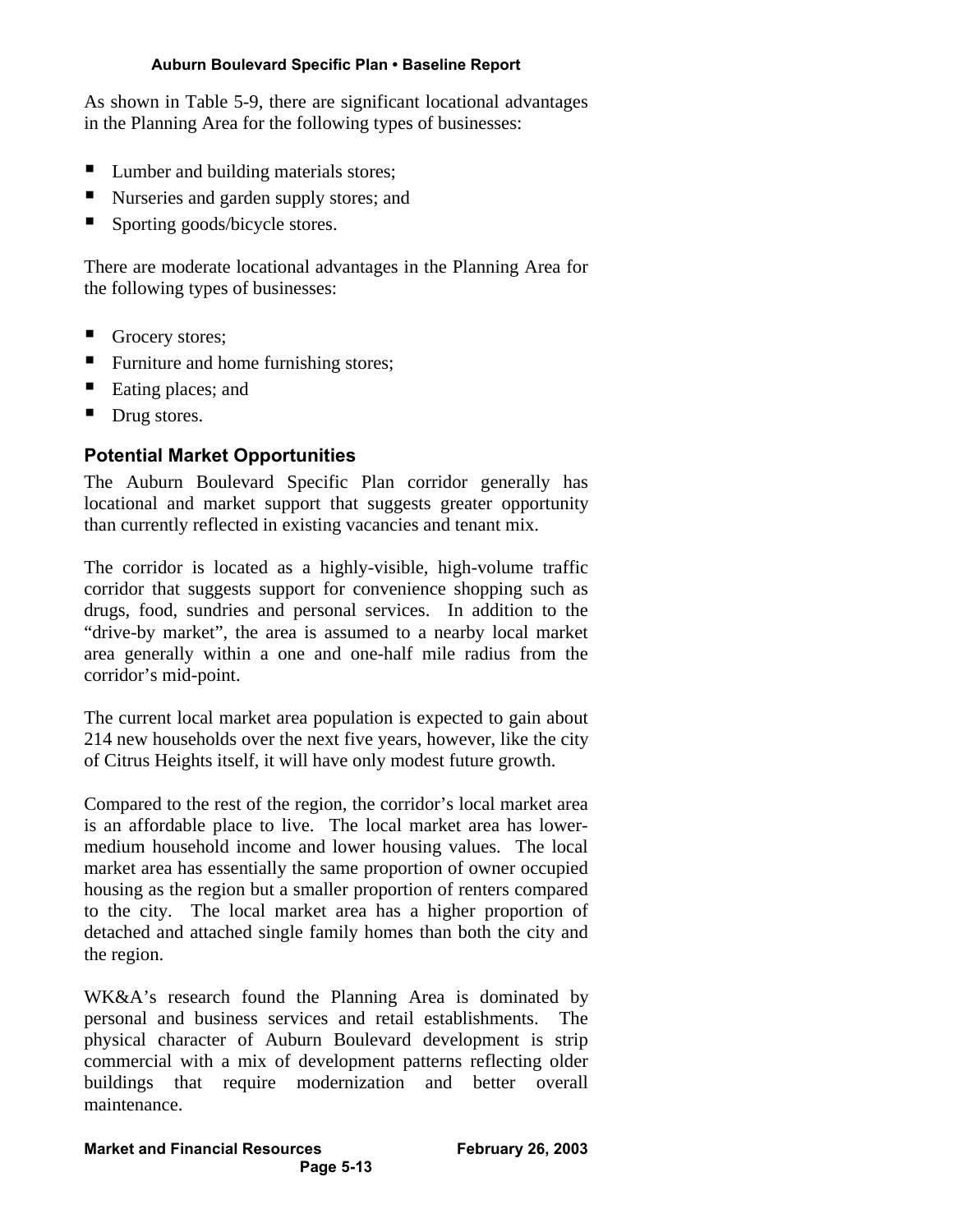The leakage analysis demonstrated that the area is well served by Sunrise Marketplace for general merchandise, apparel, and miscellaneous retail items. However, the study revealed opportunities for merchants in other categories including building and garden supplies, food stores, auto dealers, home furnishings, and eating and drinking places.

In addition to the retail sales leakage assessment WK&A determined the need for stores in the local market area using population service standards. Based upon this method, WK&A forecasts significant demand for:

- Lumber and building materials stores;
- ß Nurseries and garden supply stores; and
- ß Sporting goods and bicycle stores.

Moderate demand also exists for:

- Grocery stores;
- Furniture and home furnishing stores;
- Eating places; and
- Drug stores.

The real estate market opportunities include retailers that are smaller, can benefit from a convenience location, and offer a high level of personal service. These include:

- $\blacksquare$  Eating places;
- Drug stores; and
- ß Specialty garden supply, home furnishings, and sporting goods stores that do not compete directly with the "big box" discount stores.

The market study and interviews with brokers did not indicate market demand for new office buildings in the Planning Area. Small office buildings in the area are primarily owner-occupied. A few smaller professional service tenants are conceivable, but not enough to justify a new office building.

## **Redevelopment Agency Resources**

Funding for the redevelopment and revitalization of designated redevelopment projects within the Redevelopment Area is derived from tax increment revenue. When the redevelopment project area is formed, the property tax values on the tax roll prior to formation of the project area become the project area's "base year." As

**Market and Financial Resources February 26, 2003**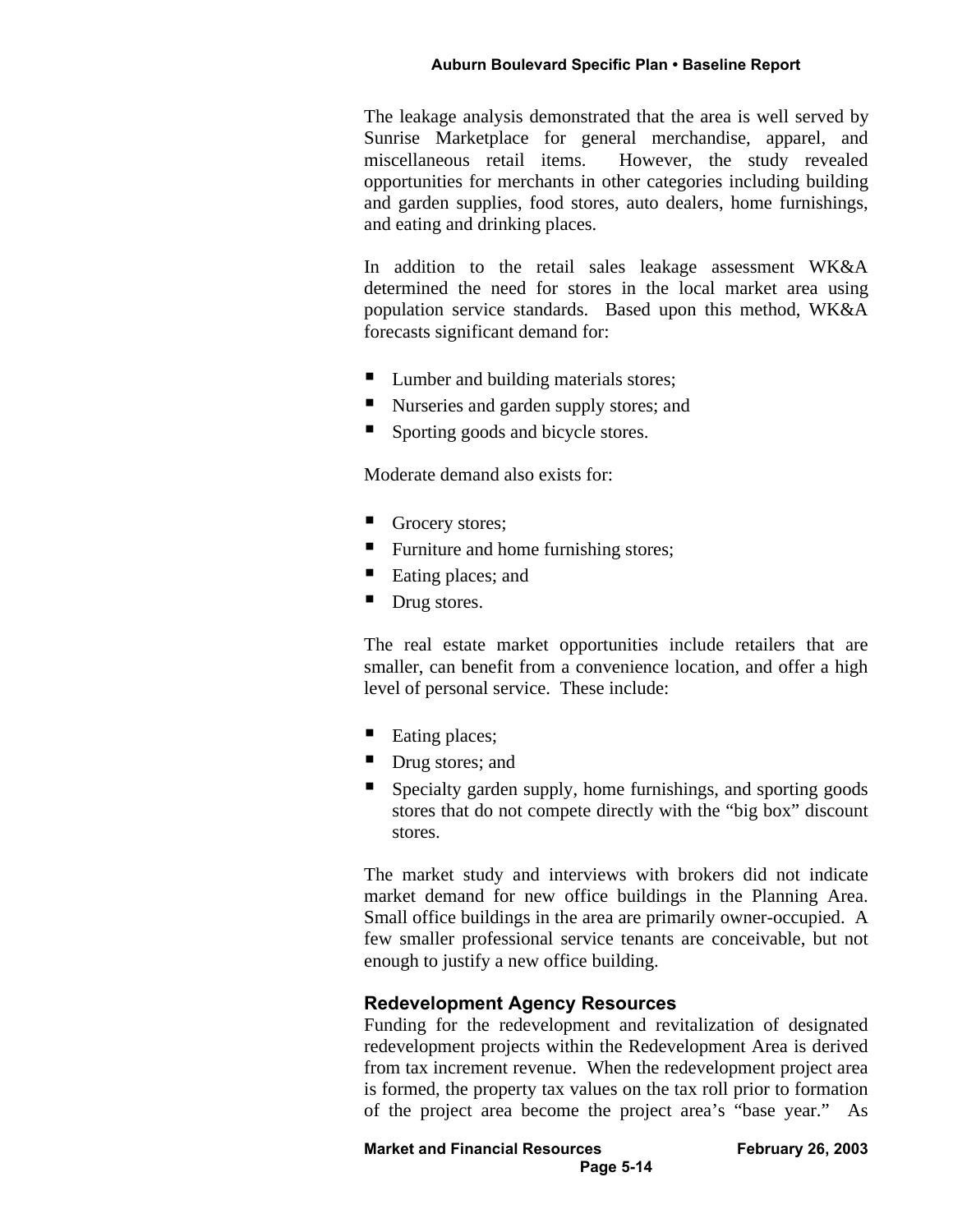property values in the project area grow, the values in excess of the base year are the incremental assessed value. The property tax revenues derived from this incremental assessed value are "tax increment" revenues.

The Redevelopment Agency's received its first tax increment revenue in FY 1999-2000. The Agency has received loans from the General Fund to finance start-up costs.

The Redevelopment Agency has three separate funds: Redevelopment Projects; Redevelopment Debt Service; and Affordable Housing. The Redevelopment Projects Fund is used to account for tax increment revenue and administration and project expenditures for various redevelopment projection areas. Projects in FY 2002-2003 are business development assistance, public improvements, and affordable housing.

The Redevelopment Debt Service Fund accumulates the money necessary to service the debt incurred for redevelopment projects. The Agency has not yet borrowed using tax increment bonds.

The Affordable Housing Fund is used to provide funding to help meet goals for making housing available to low and moderate income individuals and families. Under State redevelopment law, 20 percent of the tax increment received is dedicated to this purpose.

At the beginning of FY 2002-03, the Agency had a \$1.2 million negative balance in the Redevelopment Project Fund. This represents transfers into the fund to assist the start up of the City redevelopment program. The expected tax increment revenue for the FY 2002-03 fiscal year is \$659,000.

Tax increment bonds could constitute a primary source for funding eligible programs and public infrastructure for the Auburn Boulevard corridor.

In addition to tax increment funding, the following programs are worth considering for Auburn Boulevard during preparation of the capital funding program.

# **Measure A – Construction Fund**

This funding source was approved by Sacramento County voters in the form of a  $\frac{1}{2}$  cent sales tax in the late 1980s to fund specific transportation projects. When Citrus Heights incorporated in 1997, Measure A funds programmed for County transportation projects within Citrus Heights became available to the City as a funding source for those projects previously under County jurisdiction.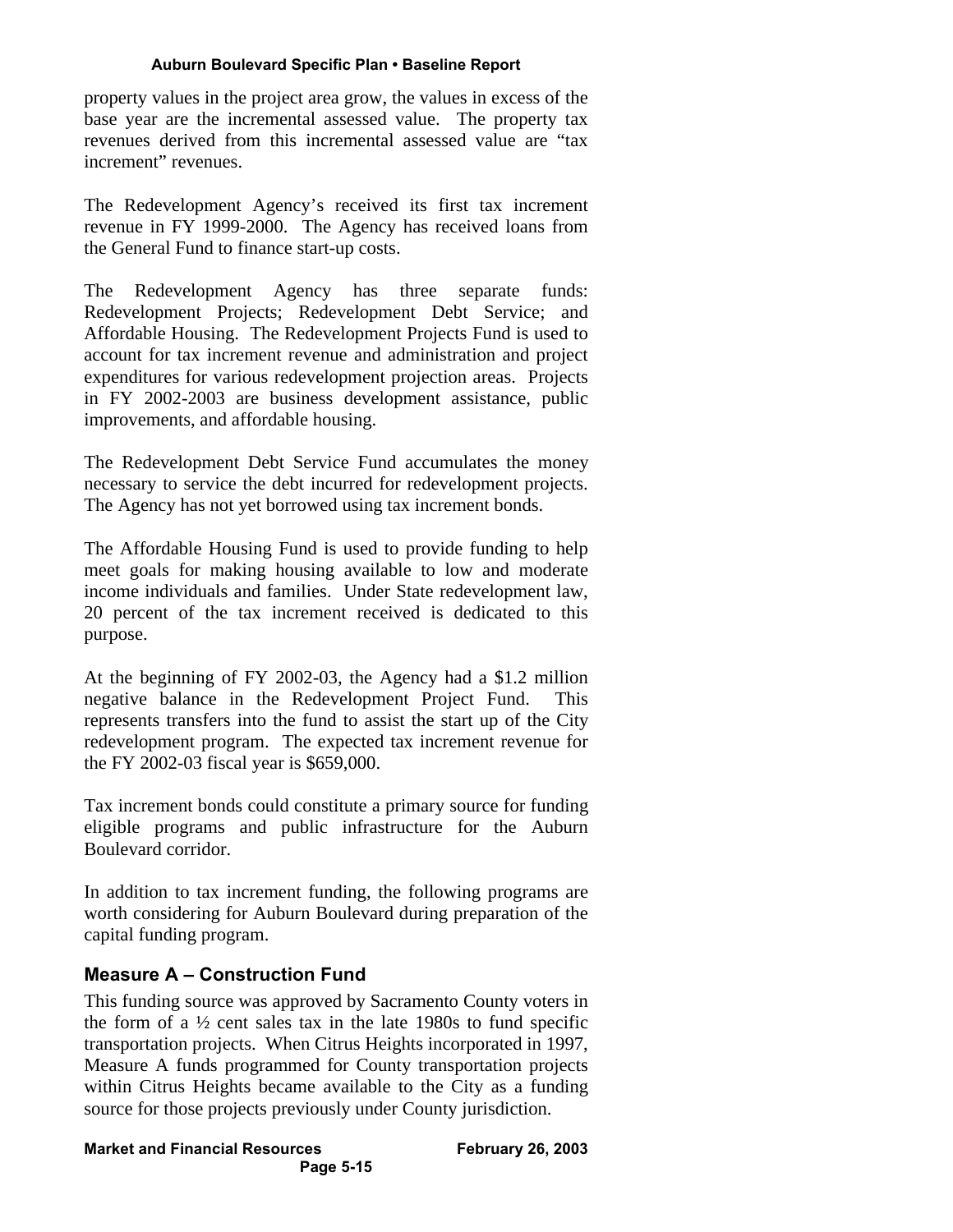Significant amounts of Measure A funds have been used by the city for such items as handicap ramps, bike and pedestrian paths, neighborhood traffic control, pedestrian safety, and traffic signal improvements.

Measure A funds could be used to fund eligible projects within the Auburn Boulevard corridor.

## **Capital Improvement Fund**

This fund can be used for any project designated by the City Council. It is generally the philosophy of the City to minimize use of the General Fund for the Capital Improvement Program (CIP) projects and to use all other sources of funding first. The CIP is adopted in a separate budget document and updated annually. This source of funding could also include general purpose projects.

The following Federal and State programs have been considered or are under consideration for use by the city in their Capital Improvement Program.

## **Federal**

HES (Hazard Elimination and Safety): Federal HES grant funds are distributed to local agencies for projects designed to enhance traffic safety. The City staff has requested funds under HES to replace existing substandard and non-reflective advisory and regulatory signs with high visibility signs made from high intensity reflective material.

■ State

STIP (State Transportation Improvement Program): STIP funds are generally awarded to local agencies with projects showing regional benefits.

STIP Augmentation: Distributed using the same criteria as STIP.

T-03 Provides a large source of transportation improvement project and maintenance funding. Often commingles with STIP funds.

The City has applied for the Housing and Urban Development (HUD) Economic Development Initiative (EDI), which would be used for portions of the utility undergrounding project on Auburn Boulevard. This program is a federal program and is used for gap financing.